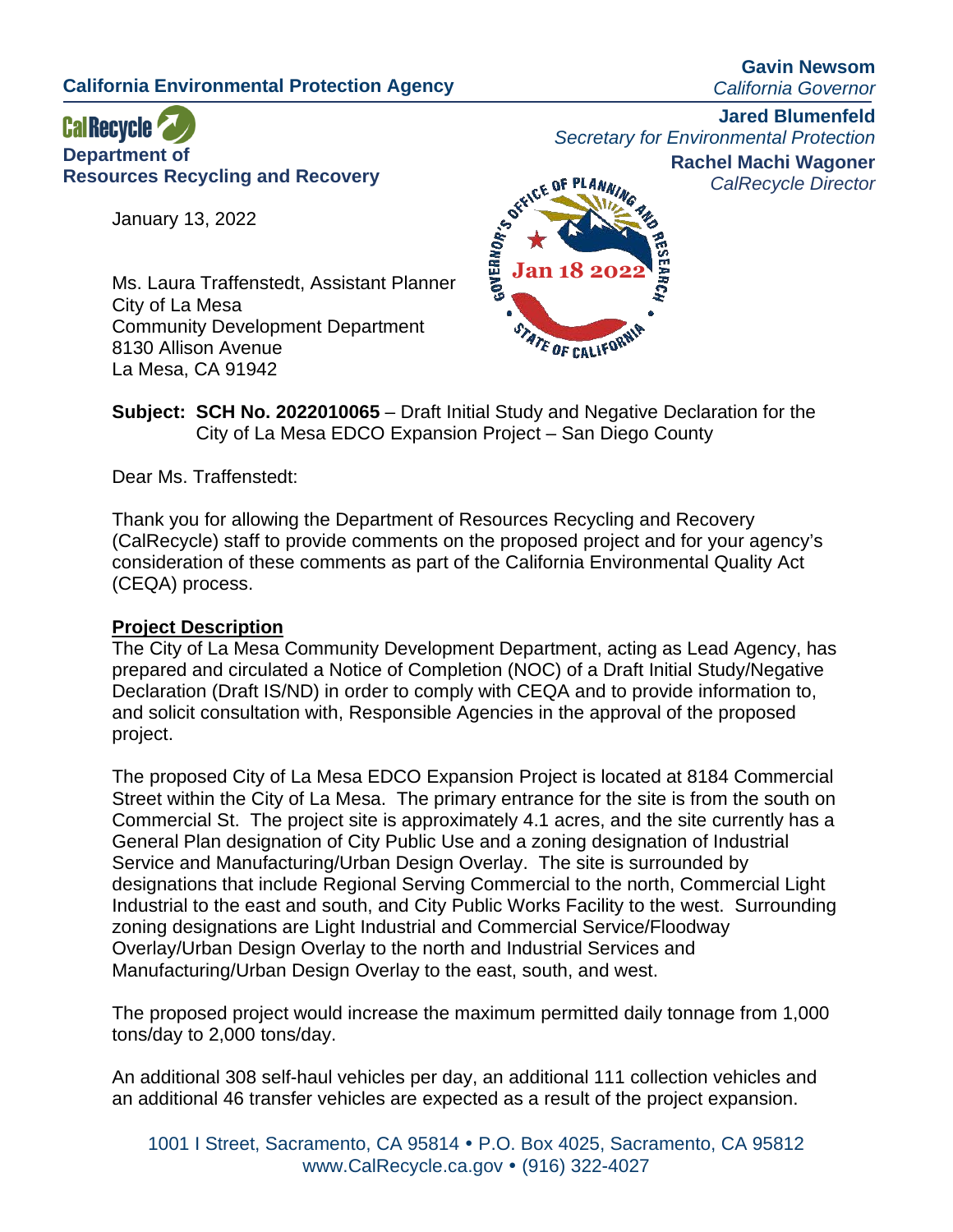Draft IS/ND for the City of La Mesa EDCO Expansion Project January 13, 2022 Page 2 of 3

An exit scale and scale house are proposed to be added also.

Current project operations consist of days and hours of operation listed below:

- Refuse Receiving Haulers, 6:00 a.m. 6:00 p.m. Sunday-Saturday
- Refuse Receiving Public, 5:00 a.m. 1:00 p.m. Monday-Saturday
- Refuse Receiving Public, 8:00 a.m. 4:30 p.m. Sunday
- Internal Refuse Processing, up to 24 hours Sunday-Saturday
- Refuse Transfer, up to 24 hours Sunday-Saturday
- Buy-Back Center, 10:00 a.m. 4:00 p.m. Tuesday-Friday
- Buy-Back Center, 8:00 a.m. 4:00 p.m. Saturday
- Internal Maintenance, up to 24 hours Sunday-Saturday

No changes in days or hours are being proposed.

The 1997 Environmental Impact Report (EIR) allowed for a 4,224 tons/day load out capacity. No change to load out capacity is proposed.

## **Comments**

#### **Load Out Capacity**

The IS/ND states, "Because design elements approved in the 1997-certified EIR allow for up to 4,224 tpd of load out capacity, no physical changes to the main building are necessary to accommodate the requested increase to a maximum of 2,000 tpd."

Can you specify where in the EIR this load out capacity is stated?

## **Refuse Receiving Hours**

The IS/ND states, "Similarly, the proposed Station expansion would not affect hours of operation. The facility would remain open seven days per week, with deliveries accepted during hours ranging from 5:00 a.m. to 6:00 p.m., however as needed, deliveries may be accepted outside of these hours."

Please clarify. Is the intention of this statement to mean that refuse receiving can be accepted outside of these hours and theoretically be 24 hours/seven days a week if it is deemed "as needed"?

## **Trip Generation**

The Transportation and Impact Analysis states an additional 308 self-haul vehicles per day, an additional 111 collection vehicles and an additional 46 transfer vehicles are expected as a result of the project expansion.

The current assumed passenger car equivalent vehicle (PCEV) in the EIR is 1,214. Table 8-1 of the Transportation and Impact Analysis assumes an additional 1,479 PCEV.